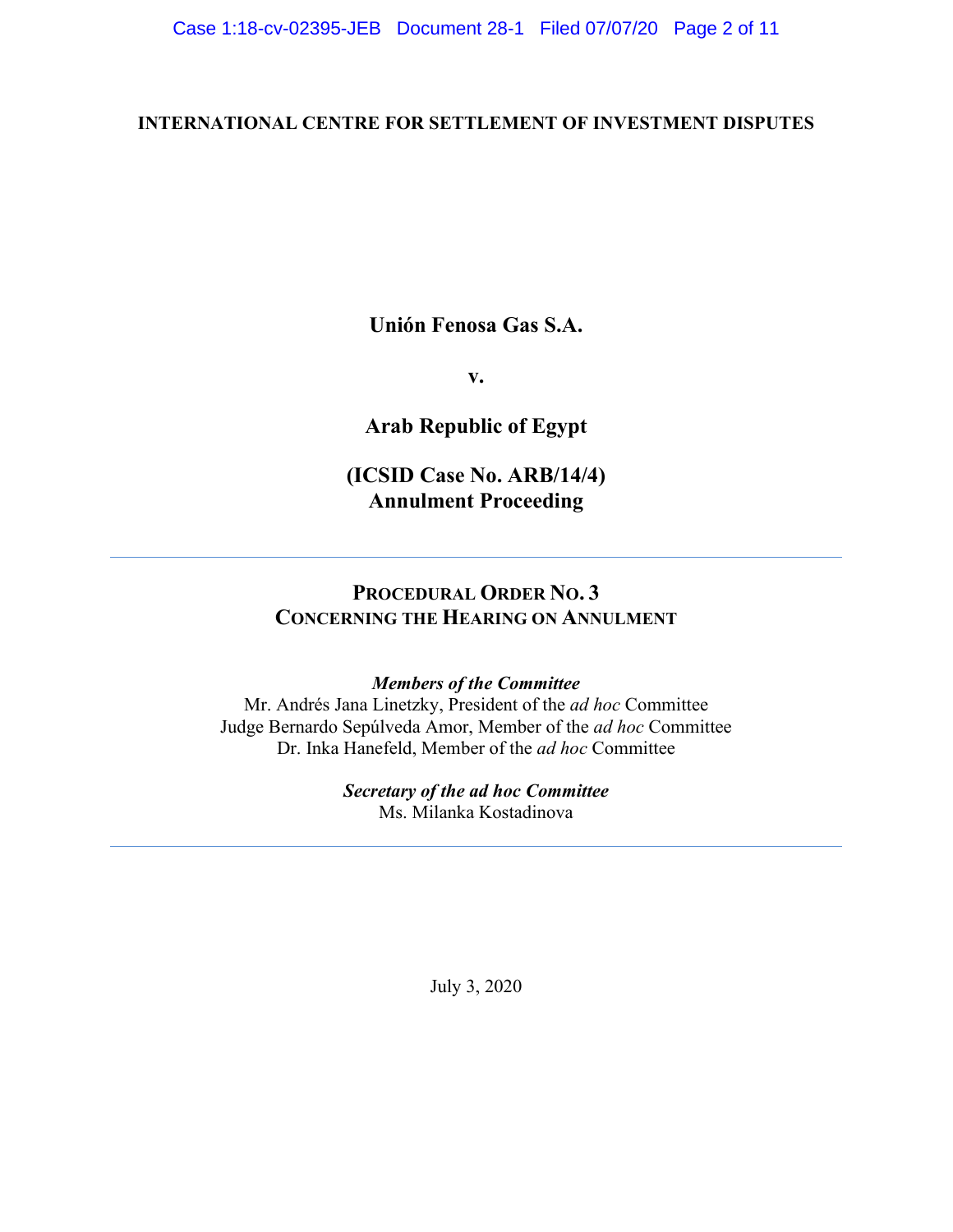Case 1:18-cv-02395-JEB Document 28-1 Filed 07/07/20 Page 3 of 11

*Unión Fenosa Gas S.A. v. Arab Republic of Egypt (ICSID Case No. ARB/14/4) – Annulment Proceeding*

Procedural Order No. 3

#### I. **INTRODUCTION**

- 1. This Procedural Order addresses the request of the Arab Republic of Egypt ("Egypt" or the "Applicant") in its letter June 9, 2020 for the postponement of the hearing on annulment (the "Hearing"), the comment provided by Unión Fenosa Gas S.A. ("UFG") on June 15, 2020, and the positions of the Parties expressed at the Case Management Meeting held on June 24, 2020 concerning the date, the format, and the expert participation in the Hearing.
- 2. It is recalled that on July 26, 2019, the Committee issued Procedural Order No. 1 ("PO1") and its annexes recording the agreement of the Parties and the decisions of the Committee on procedural matters. PO1 provides, *inter alia*, that the issue of the examination of witnesses and experts should be decided by the Parties once all submissions had been filed. Pursuant to Annex A to PO1, a pre-hearing organizational meeting was scheduled to be held on June 8, 2020 and the Hearing in this proceeding held on July 14-15, 2020.
- 3. On June 5, 2020, the Committee polled the Parties' availability for a pre-hearing organizational meeting on June 16, 2020. The Committee expressly referred in that communication to its letter of March 30, 2020 in which, in light of the global COVID-19 pandemic, the Committee stated as follows:

*"Taking into account the evolution of the current situation and restrictions for travel, the Committee and the Parties may consider at the proper time arrangements for holding the hearing remotely through videoconference, if the circumstances so require."*

- 4. By letter of June 9, 2020, summarized below, the Applicant requested that the pre-hearing organizational meeting and the Hearing scheduled for July 14-15, 2020 be postponed until a mutually agreed-upon date after September 15, 2020.
- 5. By email of the same date, UFG indicated that they remain available for the pre-hearing conference call on June 16, 2020, objected to any postponement of the Hearing, and requested an opportunity to respond to the Applicant's letter.
- 6. On June 10, 2020, the Committee granted UFG's request for leave to file comments on the Applicant's letter of June 9, 2020 by June 15, 2020. The Committee further informed the Parties that the pre-hearing organizational meeting was postponed.
- 7. By letter of June 15, 2020, summarized below, UFG provided its comments on the Applicant's letter of June 9, 2020. In particular, UFG objected to the Applicant's request and requested that the Committee maintain the current schedule with the pre-hearing conference to be rescheduled that same week.
- 8. On June 17, 2020, the Committee informed the Parties that it wished to hold a case management meeting with the Parties on June 24, 2020 by videoconference to discuss the dates and format of the Hearing and the participation of expert witnesses.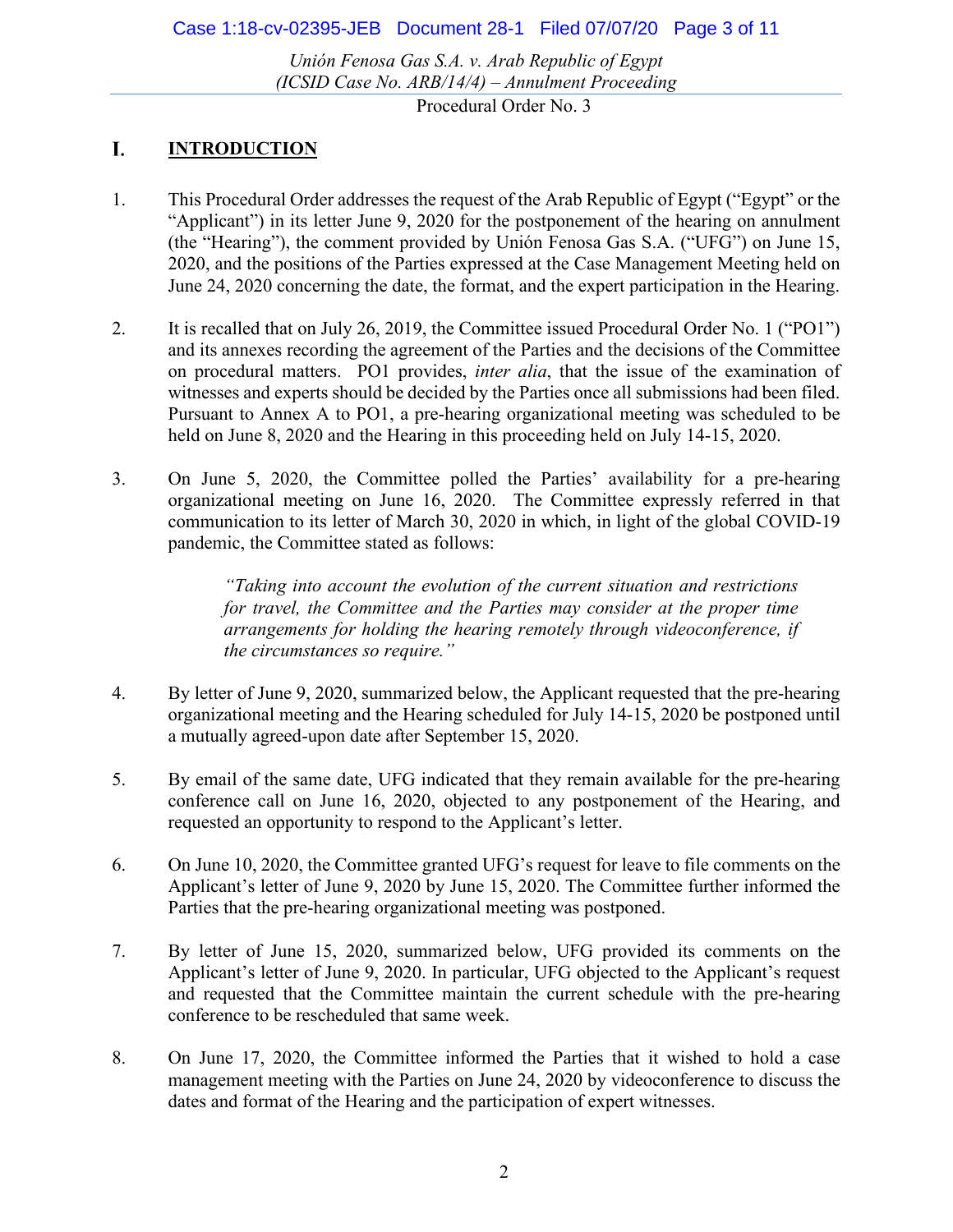### Case 1:18-cv-02395-JEB Document 28-1 Filed 07/07/20 Page 4 of 11

*Unión Fenosa Gas S.A. v. Arab Republic of Egypt (ICSID Case No. ARB/14/4) – Annulment Proceeding*

Procedural Order No. 3

- 9. On June 19, 2020, both Parties confirmed their availability for the proposed case management meeting.
- 10. On June 24, 2020, the *ad hoc* Committee held a case management meeting with the Parties by videoconference. The following persons were present:

| Committee:                        |                                      |
|-----------------------------------|--------------------------------------|
| Mr. Andrés Jana Linetzky          | President                            |
| Judge Bernardo Sepúlveda Amor     | Member                               |
| Dr. Inka Hanefeld                 | Member                               |
| <b>ICSID Secretariat:</b>         |                                      |
| Ms. Milanka Kostadinova           | Secretary of the Tribunal            |
| For the Arab Republic of Egypt:   |                                      |
| <b>Counsellor Ahmed Sayed</b>     | <b>ESLA</b>                          |
| Counsellor Nada Elzahar           | <b>ESLA</b>                          |
| Counsellor Radwa Helmy            | <b>ESLA</b>                          |
| <b>Counsellor Ebtehal Ahmed</b>   | <b>ESLA</b>                          |
| Dr. Claudia Annacker              | Cleary Gottlieb Steen & Hamilton LLP |
| Ms. Laurie Achtouk-Spivak         | Cleary Gottlieb Steen & Hamilton LLP |
| Mr. Larry C. Work-Dembowski       | Cleary Gottlieb Steen & Hamilton LLP |
| Ms. Zeïneb Bouraoui               | Cleary Gottlieb Steen & Hamilton LLP |
| For the Unión Fenosa Gas:         |                                      |
| Mr. R. Doak Bishop                | King $&$ Spalding LLP                |
| Mr. James E. Castello             | King & Spalding International LLP    |
| Ms. Isabel Fernández de la Cuesta | King & Spalding LLP                  |
| Mr. Aloysius Llamzon              | King & Spalding LLP                  |
| Ms. Erin Collins                  | King $&$ Spalding LLP                |
| Elena Feliu Vera                  | <b>UFG</b>                           |
| Javier Gerboles de Galdiz         | <b>UFG</b>                           |
| Ignacio de la Pena Zarzuelo       | <b>UFG</b>                           |
| Jose Luis de Lara Alonso-Buron    | <b>UFG</b>                           |

#### П. **POSITIONS OF THE PARTIES**

#### **A. DATE AND FORMAT OF THE HEARING**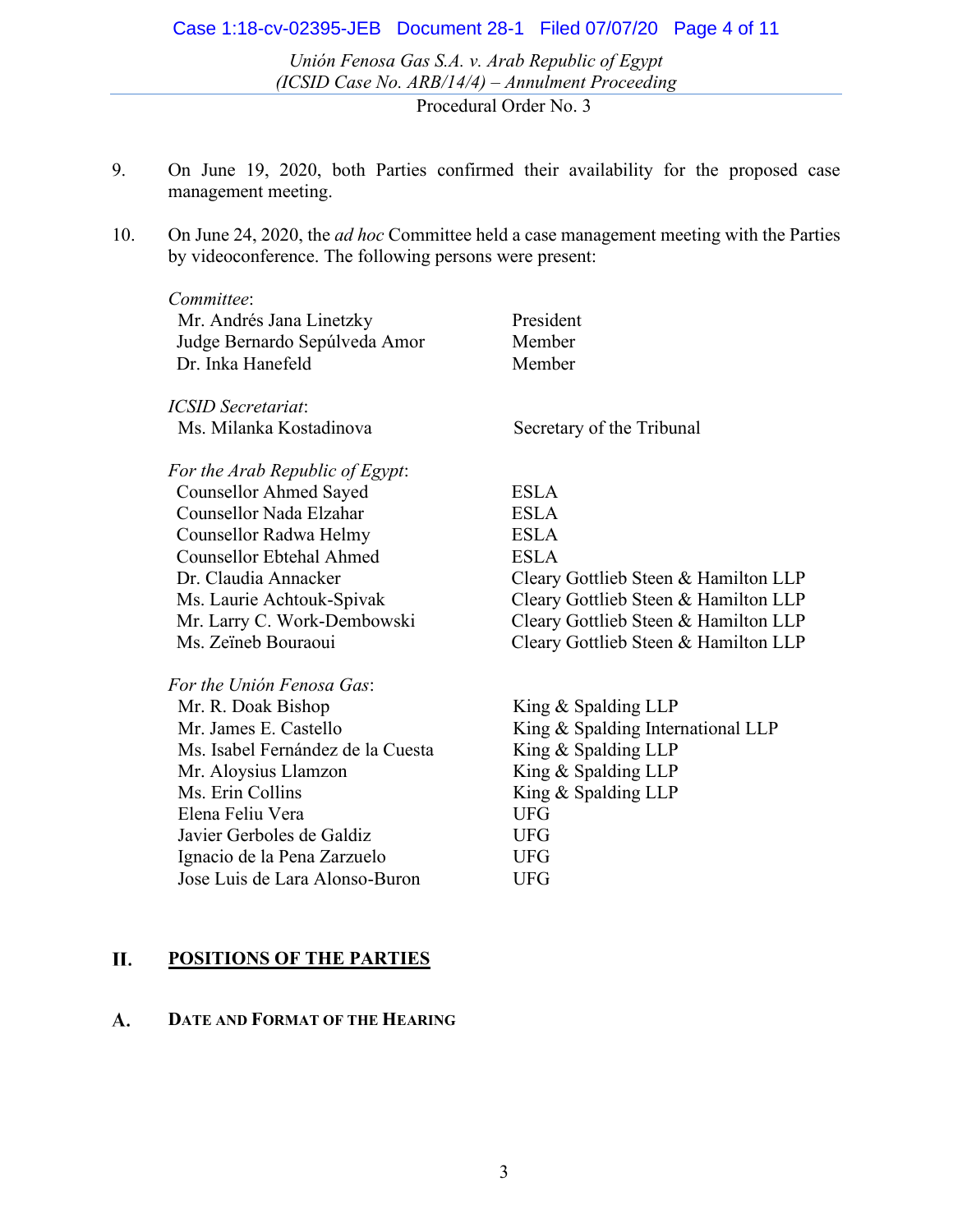*Unión Fenosa Gas S.A. v. Arab Republic of Egypt (ICSID Case No. ARB/14/4) – Annulment Proceeding*

Procedural Order No. 3

#### $(1)$ **The Arab Republic of Egypt' Position**

- 11. The Applicant agrees with the Committee that given that an in-person Hearing in July is unlikely to take place, conducting a remote Hearing should be considered in the alternative. In its letter of June 9, 2020, the Applicant requests the postponement of the Hearing so that the Parties be "better positioned to participate in an in-person hearing or prepare alternative arrangements."
- 12. At the same time, the Applicant submits that it would not be in a position to effectively and fully participate in the Hearing on the reserved dates neither in-person nor via videoconference. The Applicant submits that the postponement of the Hearing is necessary for four reasons.
- 13. First, the Applicant asserts that it is physically unsafe and logistically impossible for its cocounsel, the Egyptian State Lawsuits Authority ("ESLA") to adequately prepare and participate in a Hearing due to the ongoing public health crisis. As a result of the emergency measures taken in Egypt to combat the COVID-19 crisis, including a nation-wide curfew and lock-down restrictions, the ESLA co-counsel team works remotely with poor technical and internet access and faces significant logistical difficulties and legal restrictions. ESLA team's access to its offices is limited but counsel need to be at the offices for the Hearing. The Applicant's capacity to effectively defend itself in the proceeding will remain impaired for the coming months.
- 14. Second, in the Applicant's view the effective participation in the Hearing, consistent with each Party's due process rights, requires access to technical equipment and internet bandwidth. The Applicant is concerned that these requirements would not be readily available to other participants in the Hearing, in addition to ESLA.
- 15. Third, the Applicant submits that a key member of its legal team is no longer available to participate in the July Hearing as a result of COVID-19-related rescheduling conflict.
- 16. Fourth, the Applicant asserts that a two-month delay of the Hearing is entirely reasonable in the current circumstances and would not prejudice either Parties' interests.
- 17. According to the Applicant, the potential examination of the Parties' Egyptian law experts within 2 days poses further difficulties requiring postponement. The Applicant observes that the time required for a virtual expert examination, dealing with possible technical problems, and shortened hearing days due to the seven time-zone difference, would warrant the reservation of a third hearing day.
- 18. At the case management meeting, counsel emphasized as a preliminary matter that Egypt strongly disagreed with UFG's assertions that Egypt's request for postponement of the Hearing was part of dilatory tactics intended to frustrate UFG's enforcement efforts as long as possible. Counsel stated that Egypt was not making excuses. ESLA already lost one person to the COVID-19 virus. The ESLA team works remotely under a number of health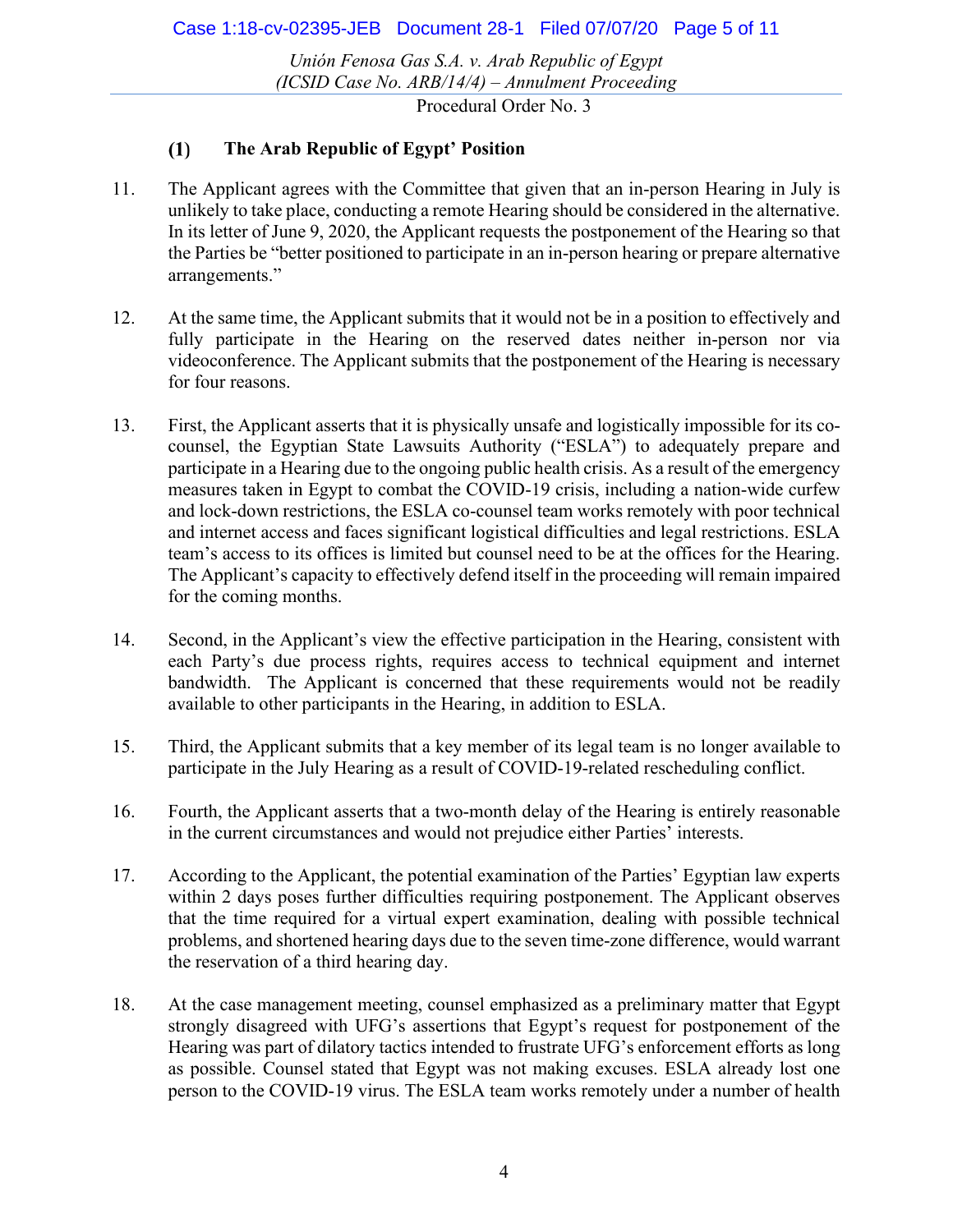### Case 1:18-cv-02395-JEB Document 28-1 Filed 07/07/20 Page 6 of 11

*Unión Fenosa Gas S.A. v. Arab Republic of Egypt (ICSID Case No. ARB/14/4) – Annulment Proceeding* Procedural Order No. 3

and other restrictions, including a prohibition on the use of private telephones and private internet connections for hearings. The ESLA team is obliged to comply with such restrictions for their own safety and to comply with the law.

- 19. Counsel for the Applicant outlined the difficulties that would arise for Egypt if the Hearing were to take place on the reserved dates. Further, the Applicant submitted that the Committee should not condone the imbalances due to the Parties' different access to technology and ability to be fully connected during the Hearing. It was also stressed that the ESLA team was an integral part of Egypt's defense, was intimately involved in all factual and legal aspects of this proceeding and its full participation in the Hearing was therefore essential.
- 20. Counsel for the Applicant concluded that Egypt's request for the postponement of the Hearing after mid-September was not a dilatory tactic, but a well-founded request based on the current circumstances caused by the COVID-19 pandemic.

#### $(2)$ **UFG's Position**

- 21. UFG also agrees with the Committee that an in-person hearing is unlikely to be possible on the presently scheduled dates of July 14-15, 2020.
- 22. In its letter of June 15, 2020, UFG indicates that it remains available for both the prehearing organizational meeting and the Hearing on the reserved dates, and strongly objects to any postponement of these dates.
- 23. Noting that the Applicant seeks to defer the Hearing until after September 15, 2020, UFG responds as follows. First, UFG submits that a delay would be unnecessary and prejudicial. UFG recalls that its enforcement efforts are currently stayed pending the Committees' final ruling in this proceeding and in expectation that the Hearing will take place as scheduled. Second, UFG views the Applicant's request to postpone the Hearing as a dilatory tactic. It emphasizes that the more its recognition proceeding will be stayed by the U.S. District Court judge the more precarious UFG's financial position will become. Third, for UFG, conducting the Hearing remotely will be consistent with the Parties' due process rights.
- 24. UFG also submits that the Applicant's four grounds for seeking a postponement of the Hearing are without merit.
- 25. First, with respect to the alleged technology and logistical difficulties, including internet access of the ESLA team, UFG states that it is unclear what is meant by the Applicant's allegation that ESLA's representatives lack access to required facilities. UFG observes that virtual hearings are not unfamiliar in international arbitration. UFG points out that the Egyptian Government officials had recently advertised their ability to participate in virtual meetings and web conferences. Further, Egypt's representatives should also be able to join by phone and no argument that such an impediment exists has been made. Moreover, Egypt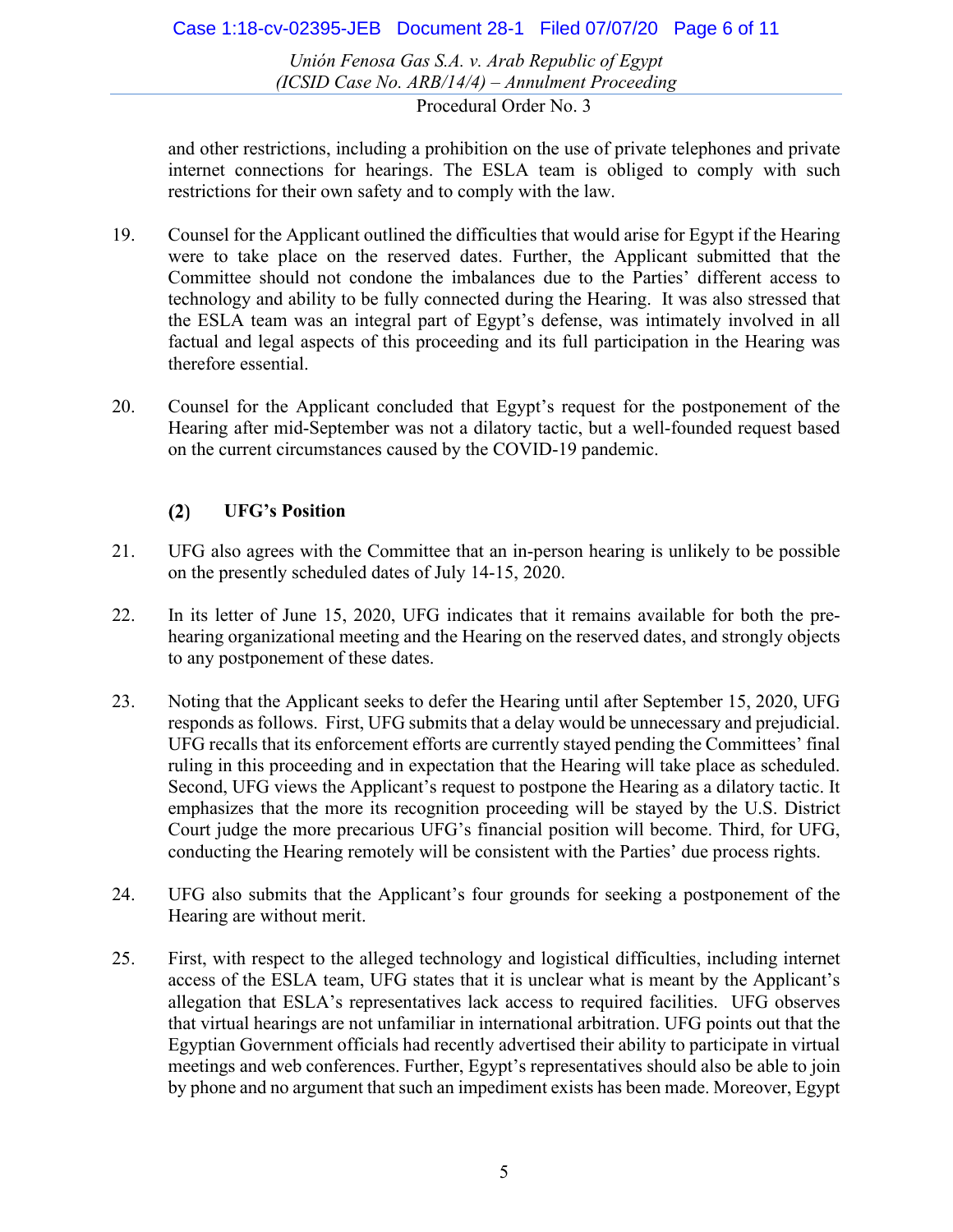### Case 1:18-cv-02395-JEB Document 28-1 Filed 07/07/20 Page 7 of 11

*Unión Fenosa Gas S.A. v. Arab Republic of Egypt (ICSID Case No. ARB/14/4) – Annulment Proceeding*

Procedural Order No. 3

is represented by one of the world's largest law firms, which is fully capable to participate in virtual hearings.

- 26. Second, with respect to access of "other participants" to necessary technical equipment, UFG notes that the Applicant does not explain who these people are. UFG argues the Committee not give weight to Egypt's vague references to "other participants."
- 27. Third, UFG argues that the scheduling conflict of one of the Cleary's team of lawyers arose after the Committee affirmed the July 14 -15, 2020 hearing dates.
- 28. Fourth, UFG states that Egypt's repeated efforts to postpone the enforcement of the Award is causing it severe financial harm. UFG maintains that the longer the annulment proceeding is delayed, the longer UFG is prevented from enforcement of the Award in U.S. courts, and the closer to insolvency it is being pushed.
- 29. UFG also rejects the Applicant's more general concerns about the sufficiency of the current Hearing schedule. In UFG's view, even if the curfew in Egypt were extended into July, the Hearing could still take place on the scheduled dates. UFG suggests that with proper organization of the Hearing, each party would be allowed adequate time to present its oral arguments on annulment and the Committee to ask any questions.
- 30. At the case management meeting, counsel for UFG first noted that the Applicant did not raise the issue of postponement of the Hearing earlier, in March 2020, when the COVID-19 measures taken by Egypt were already in place. The holding of virtual hearings is now a common place in the practice of international arbitration and all arbitral institutions are trying to avoid delaying hearings in the current circumstances.
- 31. With respect to the issues raised by the Applicant at the meeting, counsel for UFG responded that its understanding was that removing the curfew restrictions in Egypt was impending. In addition, the airports in Egypt will be open as of July 1, 2020 and the courts in Egypt will be open and the government lawyers involved in legal proceedings will be expected to attend. UFG also remarked that all major Ministries in Egypt have technology centers and assumed that the Ministry of Justice also had one accessible to ESLA. Counsel for UFG was unsure what the confidentiality restrictions for using private laptops for a hearing meant on the backdrop of the virtual arbitration hearings currently taking place in Egypt under the auspices of CRCICA.
- 32. Finally, counsel reiterated that it was crucial for UFG to bring this proceeding to prompt resolutions given the dire economic consequences caused by Egypt by not delivering gas to UFG for eight years. UFG was relying on the Hearing in July. It was clear that the technology was available for such a Hearing. For UFG, the Hearing could and should go forward in July as scheduled.

As to the number of days necessary for the Hearing, UFG was of the view that ample time would be available for holding the Hearing in two days. However, UFG was amenable to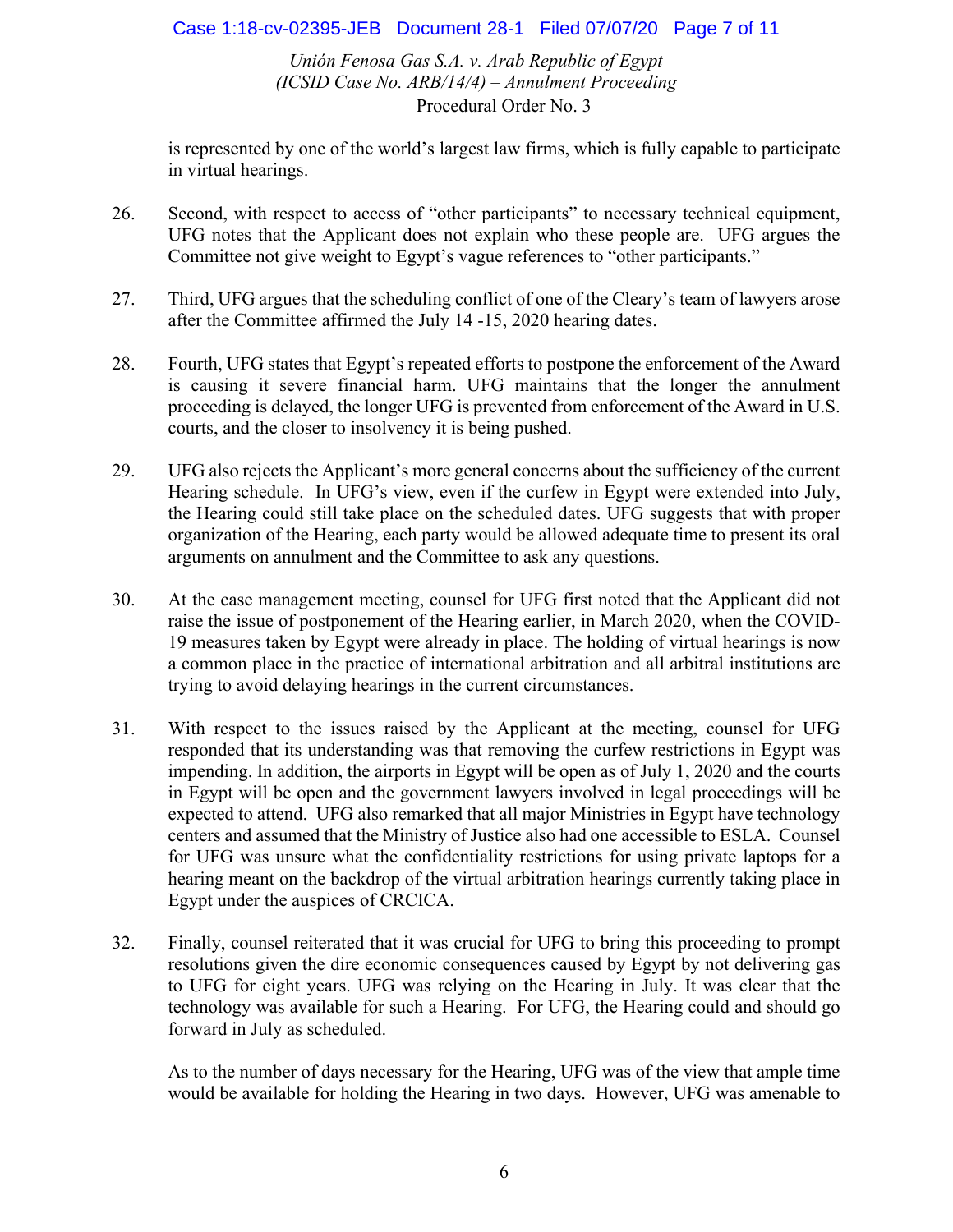Case 1:18-cv-02395-JEB Document 28-1 Filed 07/07/20 Page 8 of 11

*Unión Fenosa Gas S.A. v. Arab Republic of Egypt (ICSID Case No. ARB/14/4) – Annulment Proceeding*

Procedural Order No. 3

add an extra day if the Committee considered this was needed. UFG was reluctant to move the dates of the Hearing given that the current uncertainties are likely to persist and finding alternative days for the Hearing may be difficult to find.

#### **B. EXAMINATION OF EXPERT WITNESSES AT THE HEARING**

#### $(1)$ **The Arab Republic of Egypt's Position**

- 33. The Applicant considers it essential that the Parties be provided the opportunity to examine the Egyptian law experts during the Hearing.
- 34. The Applicant stated that it sought, and the Committee granted Egypt's request to submit expert testimony on the question of the legality of lobbying activities under Egyptian law. That question was directly relevant to Egypt's three grounds for annulment raised in its application for annulment and, in particular, to (i) whether Egypt's right to be heard was violated by the majority; (ii) whether the majority failed to state reasons; and (iii) whether the majority exceeded the Tribunal's power in upholding its jurisdiction based on the 'lobbyist' theory.
- 35. The Applicant further submits that given the expert reports' disagreements, the Parties should have the opportunity to test the expert evidence by cross-examining the other Party's expert at the Hearing. The Applicant refers to several other ICSID annulment proceedings and argues that when other committees have allowed expert reports to accompany written submissions, the committees have also allowed the cross-examination of the expert at the hearing. In the Applicant's view, there is no reason to deviate from this practice in the present proceeding.
- 36. The Applicant maintains that "exceptional" circumstances are present in terms of the PO1 since it was given the opportunity to present an expert report and because of the differences in the reports of the two experts.
- 37. In the view of the Applicant, the Committee and both Parties would benefit from the crossexamination of the legal experts and this would be consistent with ICSID *ad hoc* committee practice that once the expert evidence has been admitted in the record the Parties be allowed to test this evidence during cross examination.

#### $(2)$ **UFG's Position**

38. Contrary to the Applicant's position, UFG submits that the examination of expert witnesses at the Hearing is not necessary.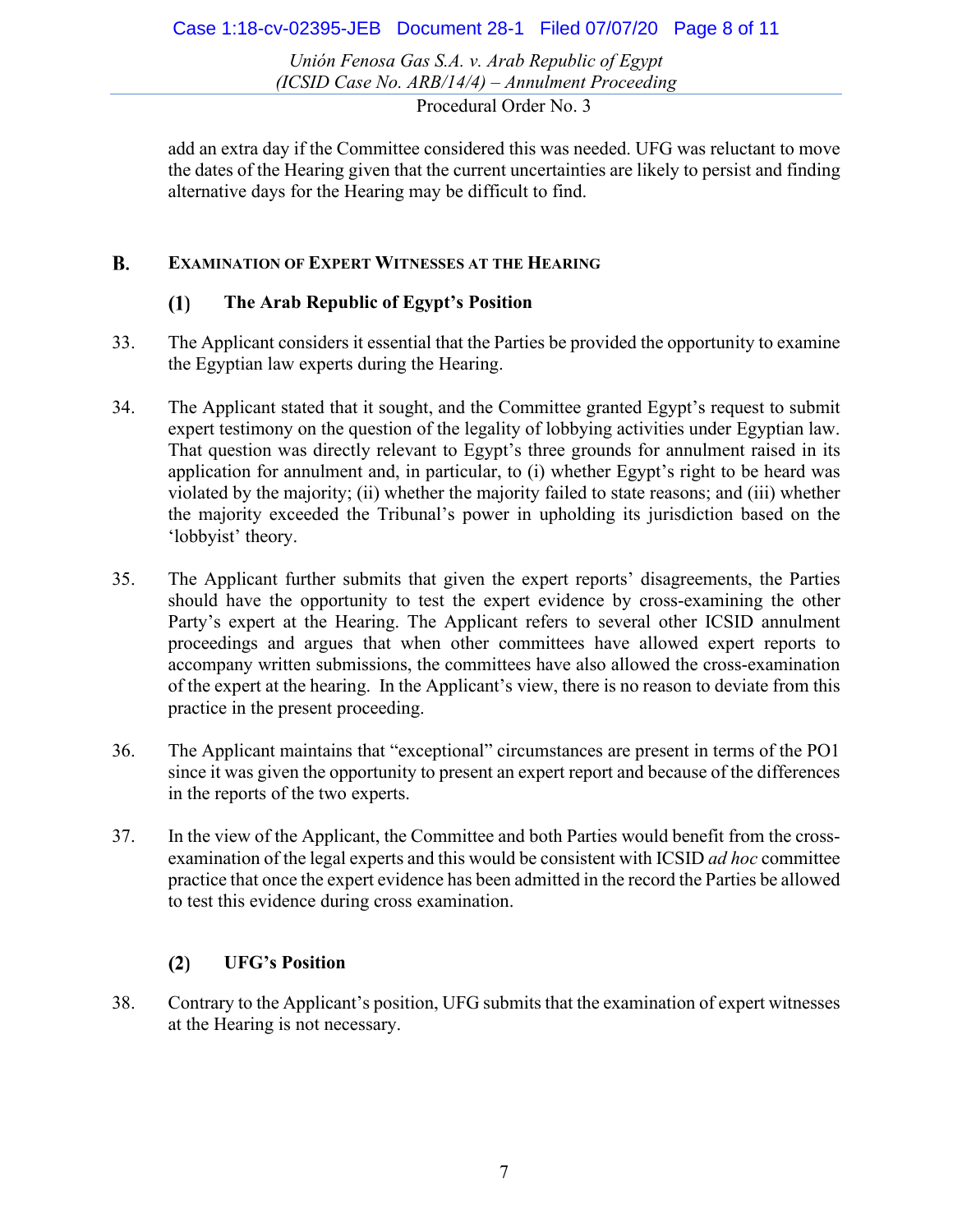### Case 1:18-cv-02395-JEB Document 28-1 Filed 07/07/20 Page 9 of 11

*Unión Fenosa Gas S.A. v. Arab Republic of Egypt (ICSID Case No. ARB/14/4) – Annulment Proceeding* Procedural Order No. 3

- 39. It urges the Committee to treat the experts' reports on Egyptian law submitted in this annulment proceeding as legal submissions by the Parties, to be argued by each Party before the Committee in its oral presentations at the Hearing.
- 40. UFG avers that this approach does not derogate from the Parties' due process rights and has been adopted in arbitration proceedings. UFG refers to a number of commentators who have expressed views that dispensing with cross-examination of legal experts is acceptable in arbitration practice, that such cross-examination is not regarded as particularly useful with respect to resolving content of the applicable law, and that given its limited use to tribunals and parties, it is less frequently used in modern practice.
- 41. UFG further states that all Committee members are lawyers who could assess legal argument and determine the law when necessary. According to UFG, nuances of the law could get lost during cross-examination. Moreover, UFG is of the view that "there are no legal points that cannot be made in legal argument, especially given the expert reports."
- 42. UFG also states that this Committee has full discretion to decide on the examination of the witnesses, especially in the absence of an ICSID rule that requires cross-examination of legal experts. Relying on a ruling of the *ad hoc* Committee in the *Pey Casado v. Chile* case, UFG submits that this *ad hoc* Committee may exceptionally include the examination of witnesses and experts at the Hearing, but UFG sees no need for such "exceptional" inclusion of the legal experts examination in this particular proceeding.
- 43. At the case management meeting, counsel confirmed that UFG maintained its views. Counsel for UFG observed that when granting Egypt's request to file an export report, the Committee made it clear that it was making a decision on the admissibility of the evidence. For UFG, it is now open for the Committee to decide whether cross examination of the legal experts should be allowed at the Hearing. However, UFG maintains that there are no "exceptional" circumstances, that the Committee is under no obligation to provide for cross-examination of the legal experts, and that the subject of the legal expert reports is not directly related to the issues before the Committee.

#### Ш. **CONSIDERATIONS AND DECISION OF THE COMMITTEE**

### **A. DATE AND FORMAT OF THE HEARING**

44. As stated during the case management meeting, the Committee fully appreciates the difficulties the COVID-19 pandemic has created globally. The Committee has therefore been flexible with respect to the requests it has received to extend certain deadlines, which has resulted in adjustments of the procedural calendar for the Parties' second round of written pleadings on annulment. At the same time, the Committee is mindful of its duty to act fairly and efficiently in bringing this annulment proceeding to a conclusion in a reasonable timeframe. The Committee has also conveyed to the Parties its view that under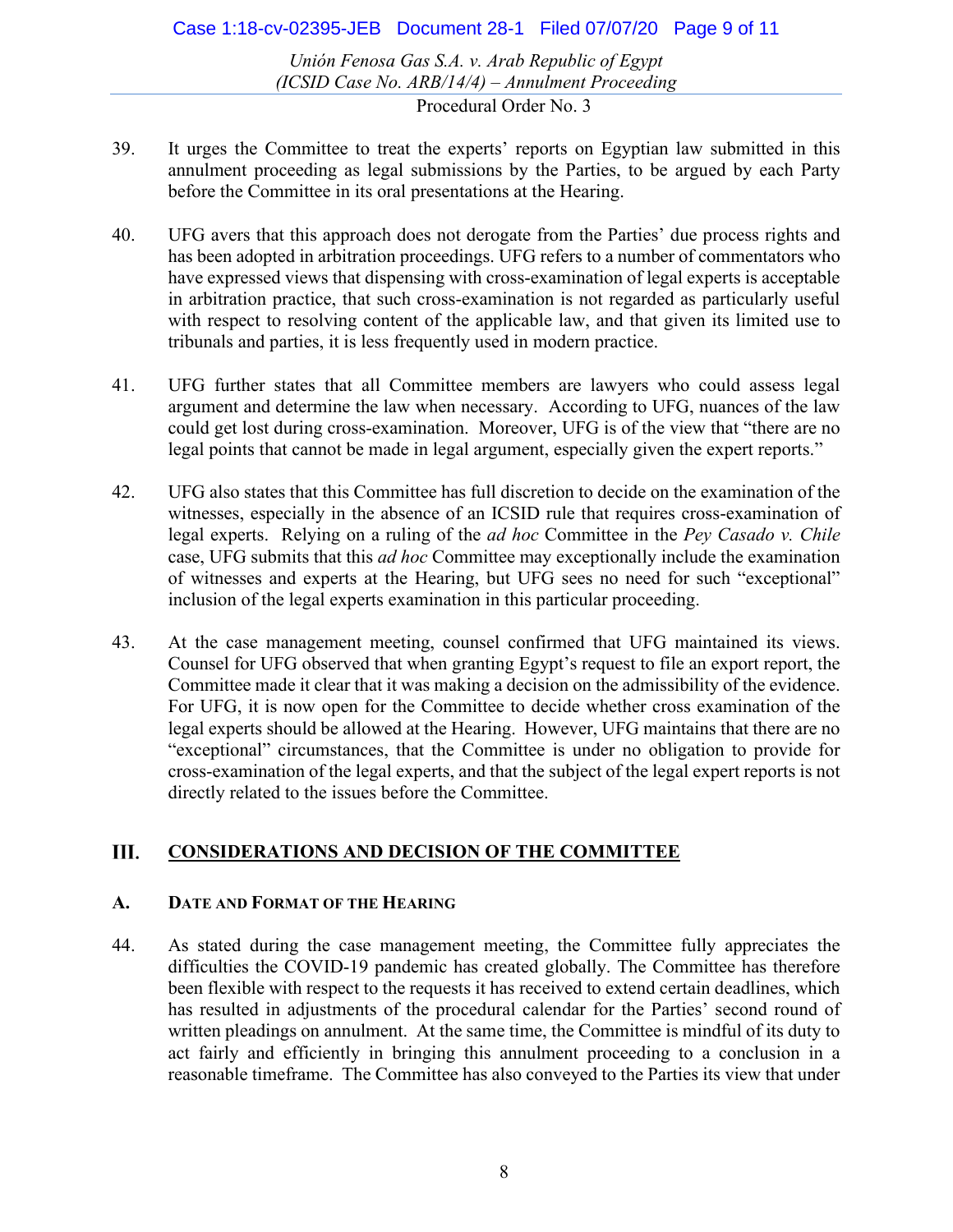### Case 1:18-cv-02395-JEB Document 28-1 Filed 07/07/20 Page 10 of 11

*Unión Fenosa Gas S.A. v. Arab Republic of Egypt (ICSID Case No. ARB/14/4) – Annulment Proceeding*

Procedural Order No. 3

the situation the world is currently experiencing, the possibility of holding the Hearing inperson during the next months is highly unlikely and therefore not realistic.

- 45. Taking that into consideration, and after hearing the Parties' positions, the Committee proposed and the Parties accepted to hold the Hearing on August 18, 19 and 20, 2020, remotely via videoconference.
- 46. During the case management meeting, the Committee also proposed, and the Parties agreed, to hold a Pre-Hearing Organizational Meeting on July 13, 2020 commencing at 10:00 AM Eastern Time by videoconference.
- 47. The Committee kindly asks the Parties to confer amongst themselves about the procedural, administrative and logistical matters for the Hearing, including the means by which they will provide document bundles and demonstrative exhibits, and convey to the Committee their agreements and points of difference no later than July 8, 2020.

### **B. EXAMINATION OF EGYPTIAN LAW EXPERTS AT THE HEARING**

- 48. Having considered the arguments of the Parties, and Sections 16.1 and 18.1 of PO1, the Committee has decided to accept that the legal experts presented by the Parties may be examined by the Parties during the Hearing.
- 49. The Committee notes that according to the opinion of UFG's counsel the examination of legal experts at the Hearing is not necessary. Further, the Committee agrees with UFG's counsel that, in principle, the cross examination of legal experts can be dispensed with without affecting the due process rights of the Parties and it also agrees that examination of legal experts does not always prove to be helpful for arbitral tribunals. In addition, the Committee is mindful that Procedural Order No.1 states in its Section 18.1 that the oral procedure at the Hearing may *exceptionally* include the examination of experts.
- 50. Notwithstanding, the Committee also acknowledges that pursuant Section 15.5 of PO1 each Party has submitted legal expert reports and that Egypt's counsel has manifested that it considers it essential to be provided with the opportunity to test the expert evidence submitted by UFG by cross-examining the Egyptian law expert presented by UFG.
- 51. In light of the above, taking on balance the position of the Parties and having considered their arguments, the Committee has decided to accept that the Parties can have a possibility to examine the legal experts during the Hearing. Furthermore, the Committee has considered that an examination of the legal experts according to the rules that the Committee will mention below, can be reasonably accommodated within the agreed timeframe of the Hearing without affecting its normal course.
- 52. The examination will consist of a direct presentation by the legal expert of maximum 15 minutes, followed by a cross-examination of maximum 45 minutes.